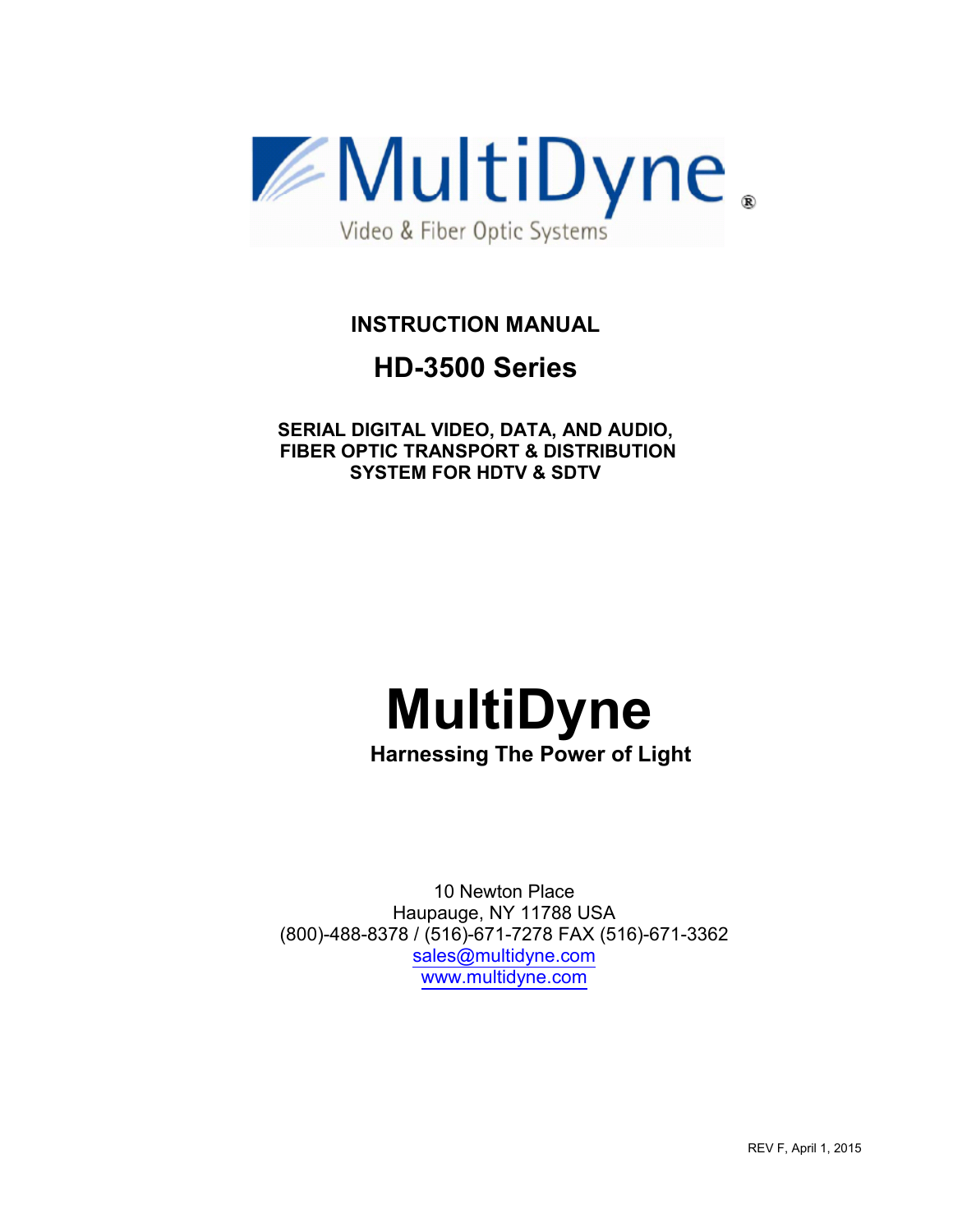MULTIDYNE and HD-3500 are registered trademarks of MULTIDYNE Electronics, Inc.

Copyright 2015 MULTIDYNE Electronics, Inc., Hauppauge, New York. Printed in the United States of America. All Rights Reserved. Contents of this publication may not be reproduced in any form without the written permission of MULTIDYNE Electronics, Inc.

> This product was designed and manufactured in the UNITED STATES of AMERICA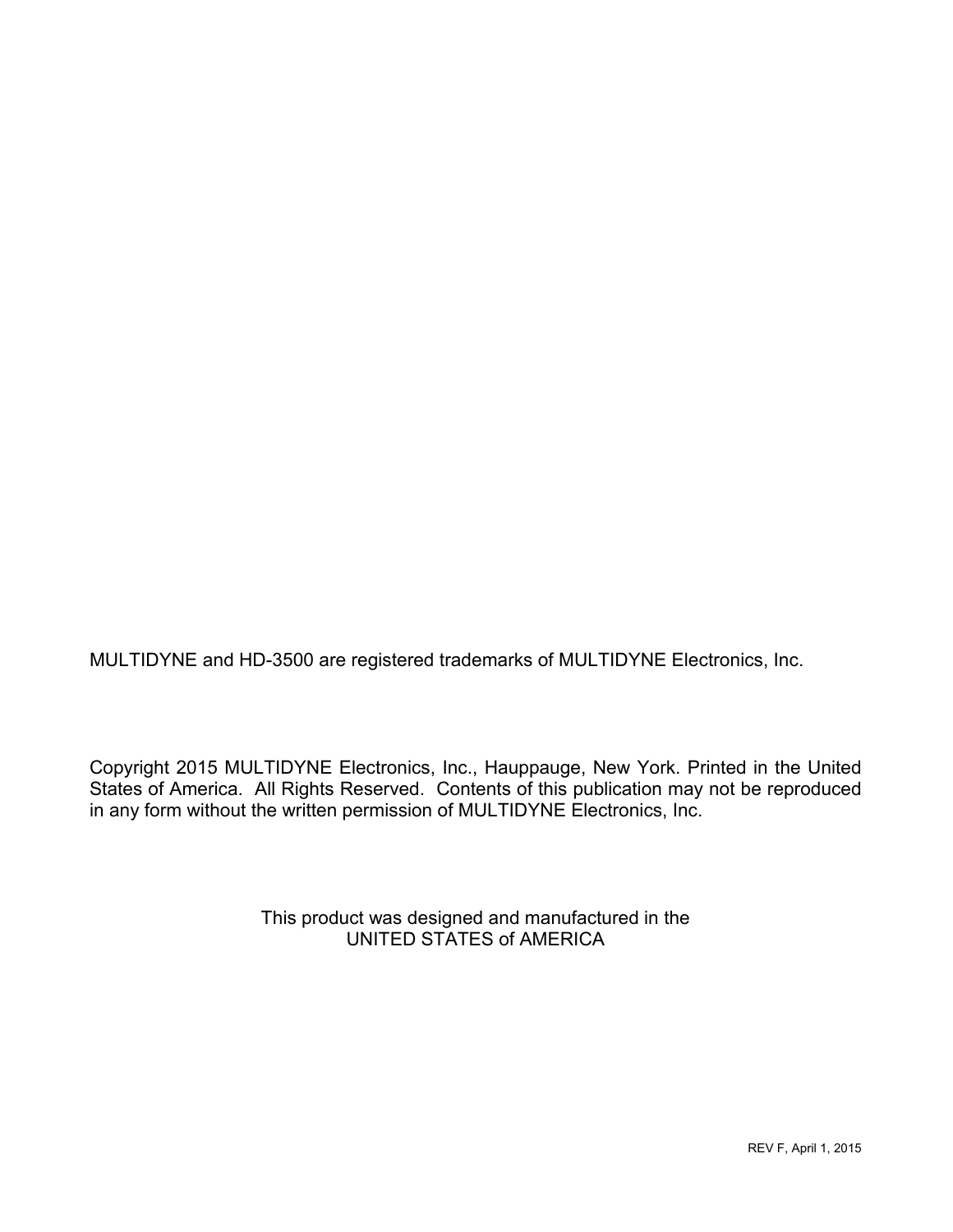# **TABLE OF CONTENTS**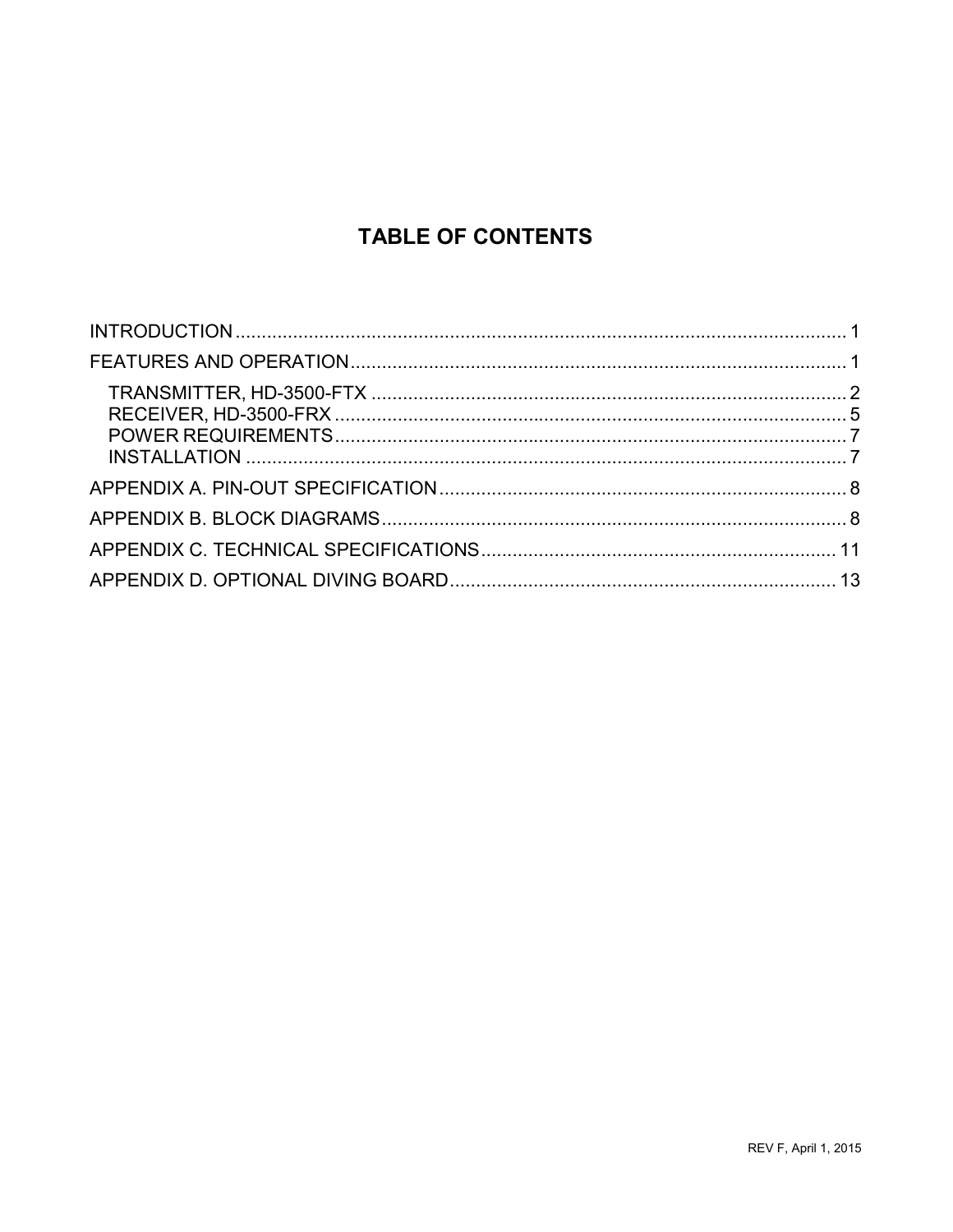## **INTRODUCTION**

The **HD3500 Series** of stand-alone SMPTE 3G video High Definition Serial Digital Interface (HD-SDI) with audio and data transport systems extends the range limits of electrical interfaces, and combines audio and data along with the HD-SDI signal in a single optical fiber link. The system will transport digital signals from 5 Mbps up to 2.970 Gbps, analog audio, AES digital audio, serial data, intercom, tally, and General Purpose I/O (GPIO) signals.

Applications include transmission links for high definition or digital television, studio to transmitter; studio-to-studio, robotic studio cameras, studio to CATV head-end and backhaul feeds from special events. The transmitter and receiver units are available in portable or stand-alone and modular configurations ideal for both field and studio applications.

### **FEATURES and OPERATION**

The HD3500 supports all popular standards for digital video transport such as SMPTE 259M-C, SMPTE 292M, and SMPTE 424, working at 270 Mbps, 1.495 Gbps, and 2.970 Gbps respectively. In addition, the HD-SDI interface also will transport signals compatible with DVB/ASI, and SMPTE 297M interfaces at the defined rates. The units include a digital reclocked DA and repeater for the SMPTE SDI standards mentioned above. For other standards and rates, the signal is automatically or manually passed thru without reclocking. For the SDI/HD-SDI input, the units include automatic cable equalization based on the data rate detected.

Separate from the SMPTE video transport, the HD-3500 also transports 4 analog audio channels with maximum configurable levels of 4dBu, 10dBu, 16dBu, or 28 dBu; 2 digital AES pairs up to 96Khz that cross convert with the 4 analog channels; and a bidirectional stereo channel for intercom applications with maximum level of 4dBu. The system also supports 4 GPIO bidirectional channels with open collector inputs capability and relay contact for the outputs; 1 bidirectional tally IO with open collector input and contact relay output; and 3 bidirectional serial data channels compatible with RS232 or RS422 transport up to 3Mbps.

To accomplish SMPTE video with bidirectional audio and data transport, 3 wavelengths are multiplexed over a single fiber using a CWDM module, a 1310nm optic used for SMPTE video, and 1490nm and 1550nm optics are used for the bidirectional audio and data transport. The SMPTE video input and output use standard BNC connectors while the audio and data use a DB44 connector with either a special breakout cable assembly or a diving board. See appendix A for pin-out information.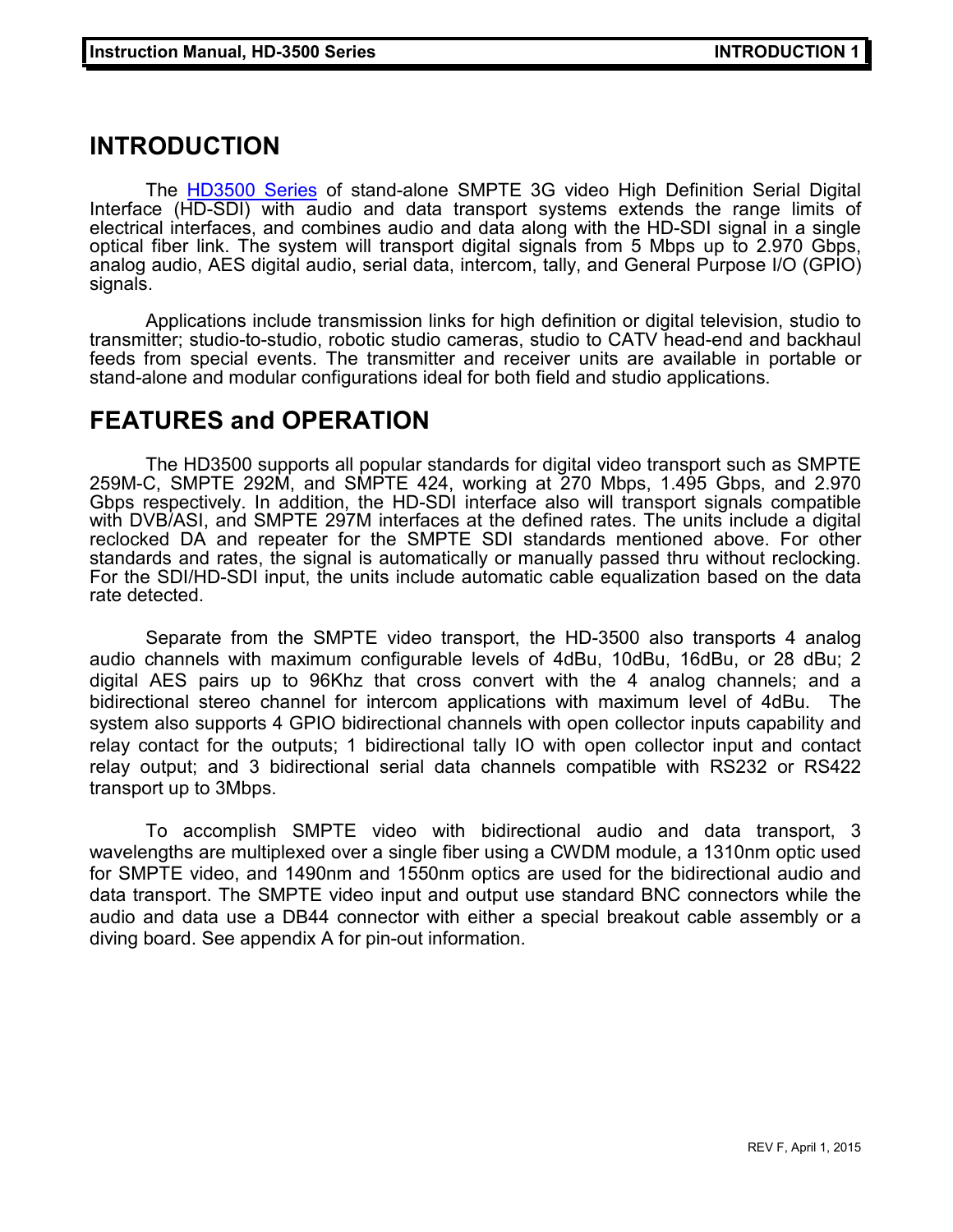#### **TRANSMITTER, HD-3500-FTX**

 The transmitter module front and back is shown in figure 1. In the back and from left to right it includes a DB44 connector for all audio and data IO; two serial digital video SMPTE 75 Ohm input BNC connectors, one for input and one for reclocked SDI / HD-SDI output loop; a single fiber output ST or SC connector; and a DC Jack power connector. In the front of the module we see 3 SMPTE SDI lock LEDs for 270 Mbps, 1.485 Gbps and 2.970 Gbps rates; SMPTE SDI CD (Carrier Detect) LED; 2 audio status LED that indicate channel 1 and 2 level, peak, or AES presence; 6 data activity LEDs to indicate TX and RX activity in the 3 data channels; a tally on indicator LED; a link status LED; and a power LED.





**Figure 1. Front and Back of HD-3500-FTX**

#### SMPTE video transport

The HD-3500-TX receives SMPTE video or other properly encoded data signals from 5Mbps to 3Gbps. The SMPTE video signal is connected to the 75 ohms BNC input connector in the back. Signals with rates from 19 Mbps to 3Gbps are then equalized. Equalization is used to help open the digital video eye pattern that may have been closed or deteriorated due to long coaxial cable runs. After equalization, the signal is reclocked and sent to the fiber transport and to a 75-ohm loop output, which is the second BNC connector in the back. The front rate LEDs indicate that a valid SMPTE rate is locked by the re-clocker PLL. The Carrier Detect (CD) LED indicates that a signal has been applied to the input. Carrier Detect is sensitive to digital carriers from 19Mbps to 3Gbps.

#### Non-SMPTE transport via the SMPTE interface

The HD3500 will operate normally by default with SMPTE video signals at the rates indicated earlier; however, other signals may need special settings. The SMPTE video input has a feature that automatically mutes signals as noise or other signals under 19Mbps. If you need to transport these signals, the auto mute feature can be disabled changing the jumper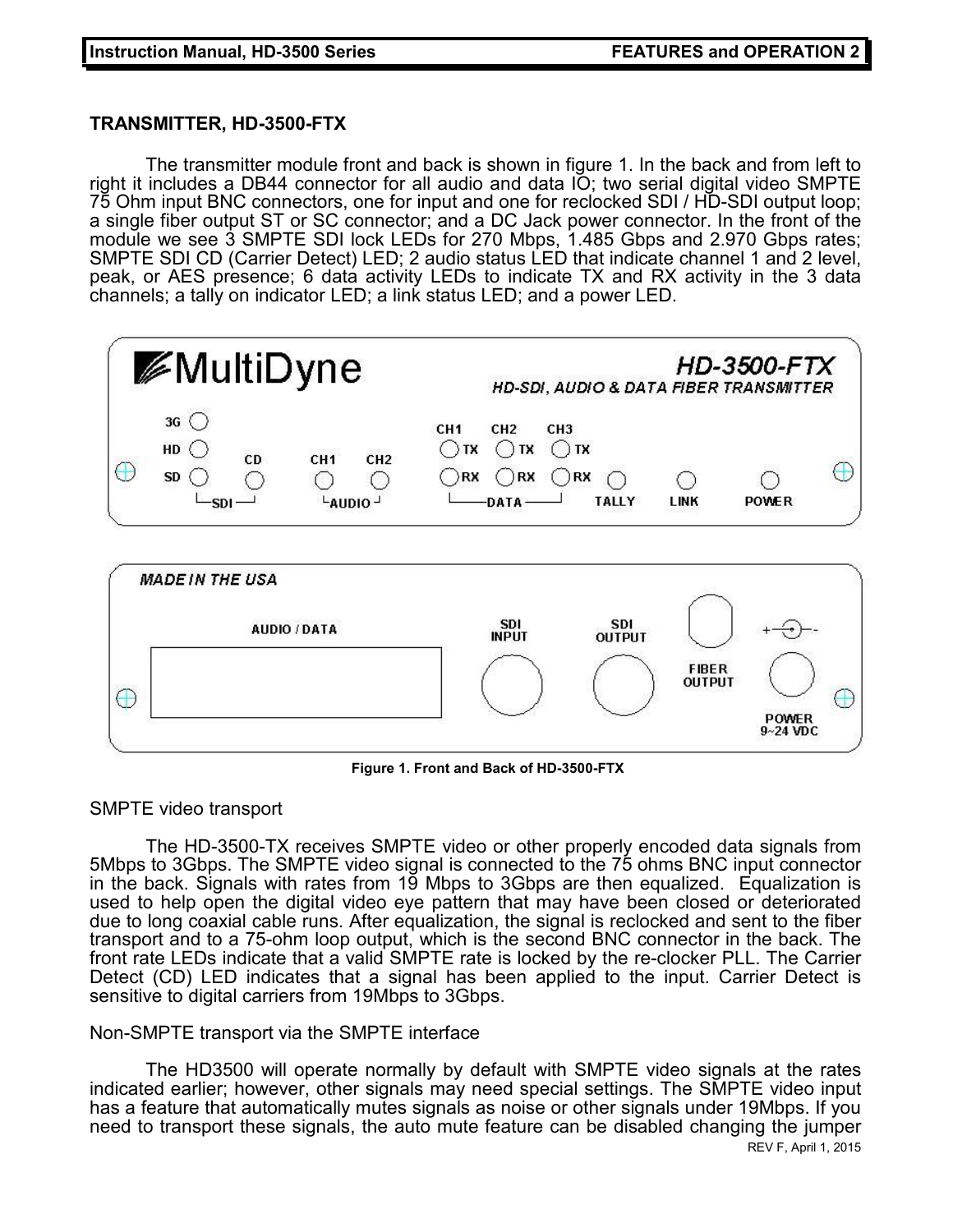#### **Instruction Manual, HD-3500 Series FEATURES and OPERATION 3**

J10 from the 1-2 to the 2-3 position, see figure 2 with default setting. Non-SMPTE standard signals should automatically put the reclocker into bypass mode; however, in some instances, if the signal has components close to the SMPTE frequencies, there may be glitches on the operation. To void this, there is another jumper, J5 that when inserted will force the reclocker into bypass mode. The default setting for J5 is open as shown below.



**Figure 2. Default settings and placement for J10 and J5**

#### Audio Transport

This unit can transport two balanced stereo pairs (4 monos), or two AES channels of high quality audio. The unit automatically detects if AES audio is present in each channel to be selected, otherwise the corresponding analog stereo pair is selected. The AES channels can be set for 110 ohms balanced input mode or 75 Ohms singled ended input (see table 1). The analog stereo pairs can be set for different full scale (FS) levels using a dip switch, 600 ohms input mode, or +6dB compensation (see tables 2 and 3). The audio LEDs indicate three possible statuses: constant blinking green indicates AES signal is present, green indicates analog level is present with a level from -8dBFS to -1dBFS, and red indicates clipping. Even if a tiny clip is detected, the red LED is held for a fraction of a second. In addition to these main audio channels, there is a bidirectional stereo channel for intercom applications. This channel has unbalanced inputs, and a maximum audio range of +4dBuFS

| Sw <sub>1</sub><br><b>Position</b> | <b>Function</b> | <b>Setting (Default values in Bold)</b> |                                |  |
|------------------------------------|-----------------|-----------------------------------------|--------------------------------|--|
|                                    | Data 1 Type     | $on = RS232$                            | $off = RS422$                  |  |
| 2                                  | Data 2 Type     | $on = RS232$                            | $off = RS422$                  |  |
| 3                                  | Data 3 Type     | on=RS232                                | $off = RS422$                  |  |
| 4                                  | Analog Sampling | on=48KHz                                | $off = 96KHz$                  |  |
| 5                                  | AES 1 Input     | on = 75 Ohms AES3id Single Input        | off = 110 Ohms AES3 Bal. Input |  |
| 6                                  | AES 2 Input     | on = 75 Ohms AES3id Single Input        | off = 110 Ohms AES3 Bal. Input |  |

**Table 1. Settings for AES Audio and Data Types**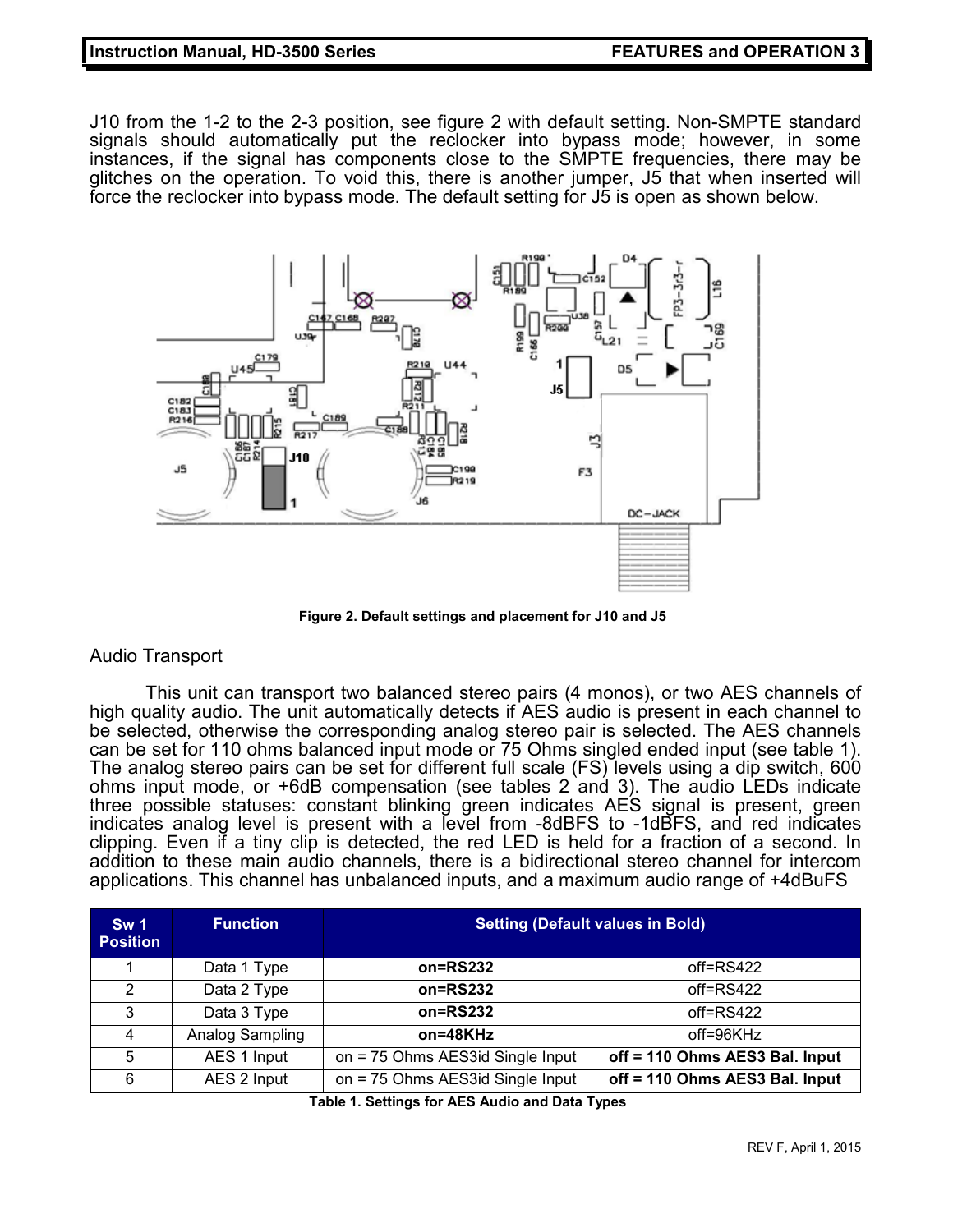| Sw <sub>2</sub><br><b>Position</b> | <b>Function</b>           | <b>Setting (Default values in Bold)</b> |                                                                                   |                        |  |
|------------------------------------|---------------------------|-----------------------------------------|-----------------------------------------------------------------------------------|------------------------|--|
| $1 - 2$                            | An. Audio 1 FS            |                                         | on-on= 28dBu FS $ $ on-off = 16dBu FS $ $ off-on = 10dBu FS $ $ off-off = 4dBu FS |                        |  |
| 3                                  | Ch <sub>1</sub> Left +6dB | on = $0dB$ (Hi Z)                       |                                                                                   | $off = +6dB (600 Ohm)$ |  |
| 4                                  | Ch1 Left 600 Ohms         | on = $600$ Ohms                         |                                                                                   | off = $Hi Z$           |  |
| 5                                  | Ch1 Right +6dB            | on = $0dB$ (Hi Z)                       |                                                                                   | off = $+6dB$ (600 Ohm) |  |
| 6                                  | Ch1 Right 600 Ohms        | on = $600$ Ohms                         |                                                                                   | $off = Hi-Z$           |  |

#### **Table 2. Settings for Analog Audio Channel 1**

| Sw3<br><b>Position</b> | <b>Function</b>               | <b>Setting (Default values in Bold)</b> |                                                                                   |                        |              |  |
|------------------------|-------------------------------|-----------------------------------------|-----------------------------------------------------------------------------------|------------------------|--------------|--|
| $1 - 2$                | An. Audio 2 FS                |                                         | on-on= 28dBu FS $ $ on-off = 16dBu FS $ $ off-on = 10dBu FS $ $ off-off = 4dBu FS |                        |              |  |
| 3                      | $Ch2$ Left $+6dB$             | on = $0dB$ (Hi Z)                       |                                                                                   | $off = +6dB (600 Ohm)$ |              |  |
| 4                      | Ch <sub>2</sub> Left 600 Ohms |                                         | on = $600$ Ohms                                                                   |                        | off = $Hi Z$ |  |
| 5                      | Ch <sub>2</sub> Right +6dB    | on = $0dB$ (Hi Z)                       |                                                                                   | off = $+6dB$ (600 Ohm) |              |  |
| 6                      | Ch2 Right 600 Ohms            | on = $600$ Ohms                         |                                                                                   | $off = Hi-Z$           |              |  |

#### **Table 3. Settings for Analog Audio Channel 2**

#### Data and GPIO Transport

This link includes three bi-directional asynchronous data channels that can transport signals up to 3 Mbps. These channels can be set with RS232 or RS422 levels by setting a switch, see table 1. In addition, there are four GPIO bidirectional channels and, a Tally with a front indicator. The General Purpose Input interface can be controlled with a short to ground (open collector), 3.3V, or 5V TTL levels. The General Purpose Output is an internal relay contact to ground that can safely switch up to 48V and up to 2A signal.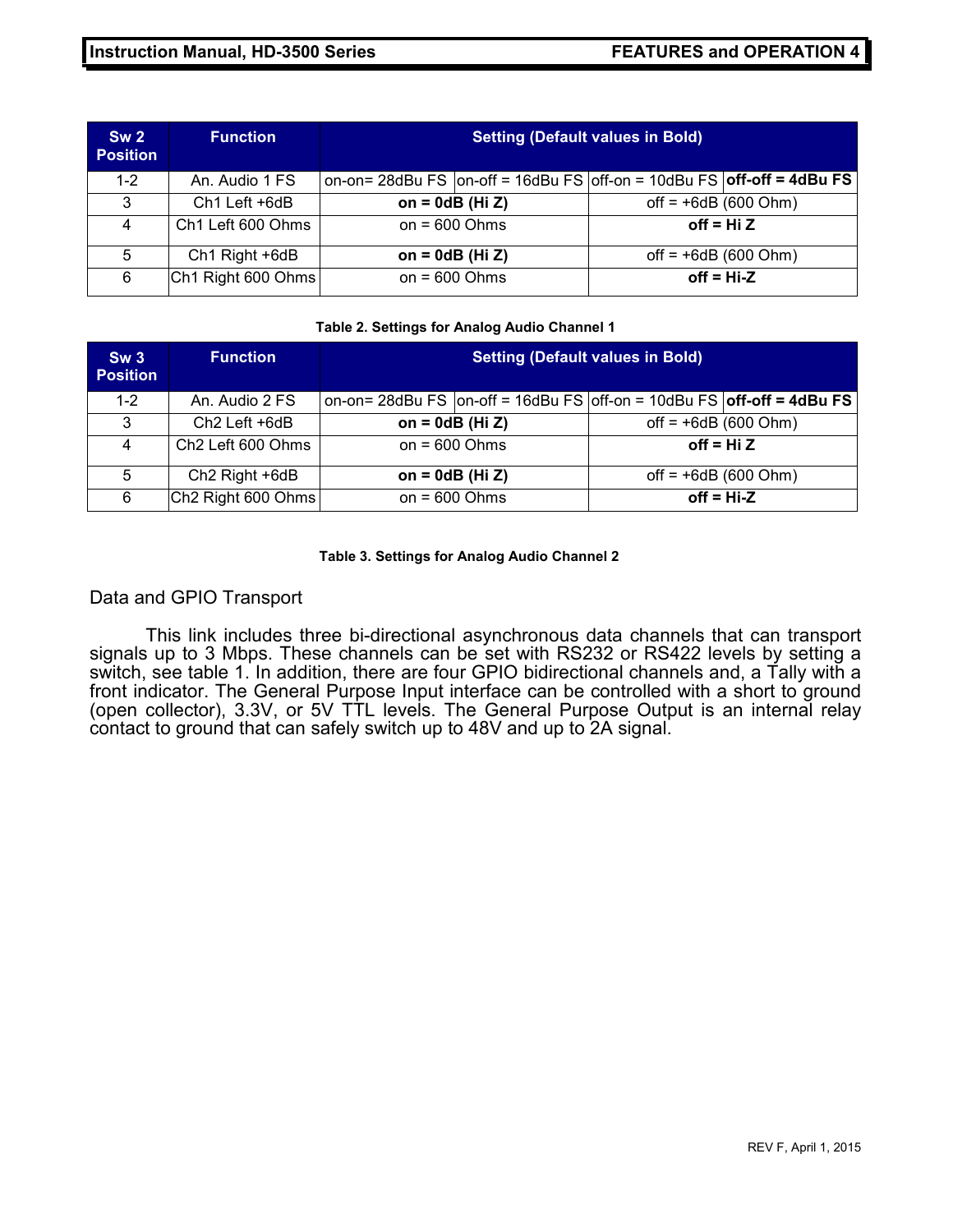#### **RECEIVER, HD-3500-FRX**

 The receiver module front and back is shown in figure 3. In the back and from left to right it includes: a DB44 connector for all audio and data IO, two SMPTE serial digital video 75 Ohm output BNC connectors for two reclocked SDI / HD-SDI outputs, a single fiber output ST or SC connector, and a DC Jack power connector. In the front of the module we see three SMPTE lock LEDs for 270 Mbps, 1.485 Gbps, or 2.970 Gbps rates; Fiber Signal Detector LED. Also included are 2 audio status LED that indicate channel 1 and 2 level and peak; 6 data activity LEDs to indicate TX and RX activity in the 3 data channels; a tally on indicator LED; a link status LED; and a power LED.



**Figure 3. Front and Back of HD-3500-FRX**

#### SMPTE transport

The HD-3500-RX receives the SMPTE video or other high-speed signals multiplexed along with audio and data from the fiber connector. These signals are optically demultiplexed, and then sent to a reclocker to clean high frequency jitter created by return loss and fiber interfaces. The signals are then buffered and sent to the two 75-Ohm outputs with BNC connectors in the rear of the unit. Like in the TX side, the re-clocking capabilities work automatically when SMPTE rates are detected. The front rate LEDs indicate that a valid SMPTE video rate is locked by the re-clocker PLL. The Signal Detector (SD) LED indicates that a light signal has been applied to the optical interface and status. If the LED lights red, it means that the signal is heavily attenuated; typically less than -21dBm, there is nothing active connected on the fiber port, or the fiber is broken. A yellow light means the optical power is attenuated, typically less than -17dBm, but the link is still is operative probably due to a long run of fiber or attenuation in the path.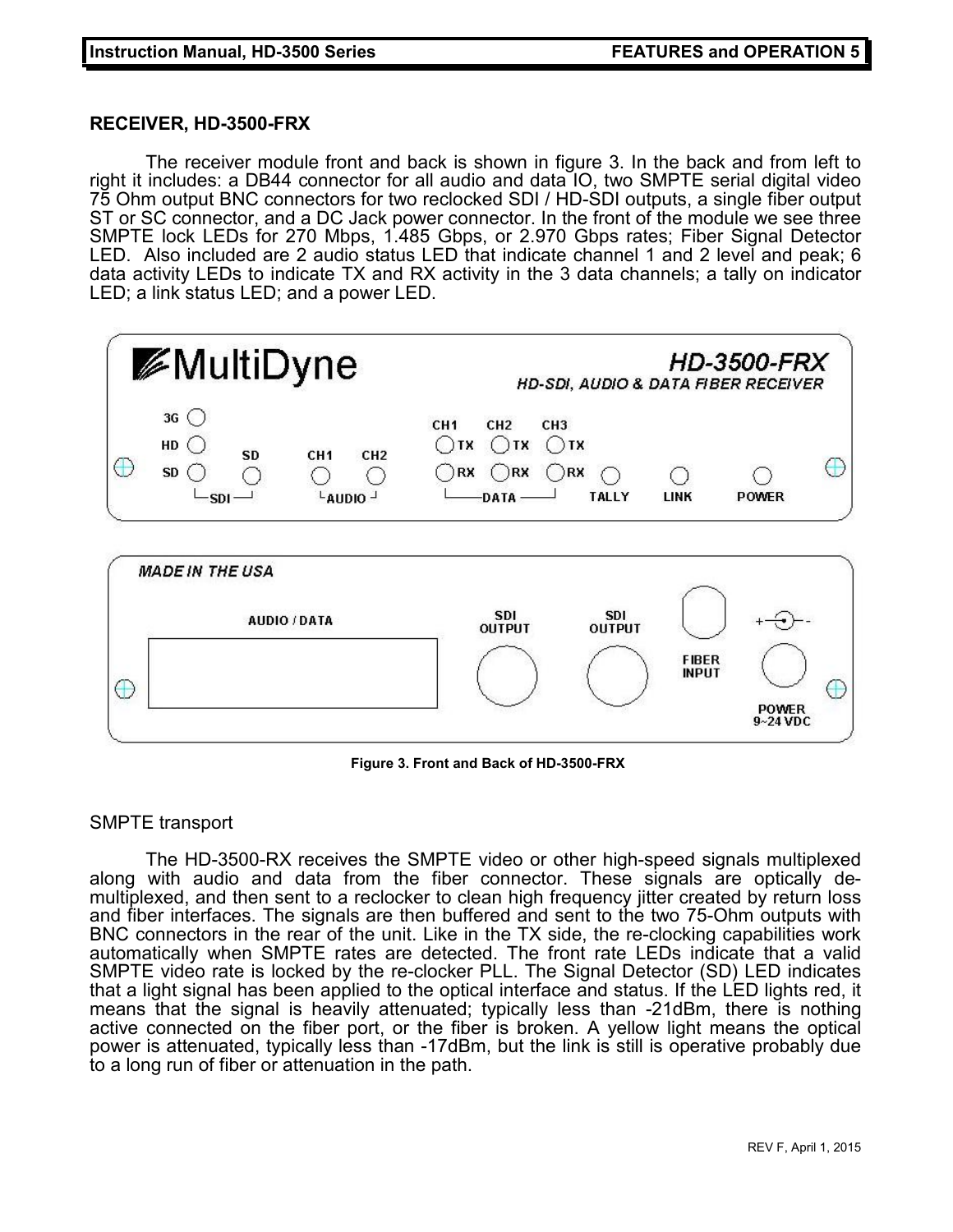Non-SMPTE transport via the SMPTE interface

This unit should work normally by default with SMPTE video signals at the rates indicated previously; however, other signals may need special settings. The reclocker will mute the output when noise or a not supported SMPTE rate is detected. This feature can be disabled when using other rates by setting SW4 on the PCB. Non-SMPTE standard signals should automatically put the reclocker in bypass mode; however, in some instances, if the signal has components close to the SMPTE frequencies, there may be glitches on the operation. To avoid this, there is another setting for SW4 to force the reclocker into bypass mode. See table 4 for SW4 settings.

| Sw4<br><b>Position</b> | <b>ON Setting</b>       | <b>Off Setting</b>                                |
|------------------------|-------------------------|---------------------------------------------------|
|                        | Not Used                | <b>Not Used</b>                                   |
| $\overline{2}$         | Not Used                | Not Used                                          |
| 3                      | Force reclocker bypass  | Reclocker operates automatically with SMPTE rates |
| 4                      | Disable SMPTE Auto-mute | SMPTE Auto-mute is on, use only with SMPTE        |

**Table 4. SW4 Settings**

#### Audio Transport

This link transports two balanced stereo pairs, or two AES channels of high quality audio. In the RX side, for each stereo pair, and whatever signal either analog or digital was selected at the TX side, is sent simultaneously to the analog and digital AES ports. This feature effectively can convert an analog signal in the TX side to digital in the RX side, or the reverse case. The AES channels can be set for 110 ohms balanced output mode or 75 Ohms singled ended output (see table 5). On the other hand, the analog stereo pairs can be set for different Full Scale (FS) levels using a dip switch (see table 6). The audio LEDs in the RX side indicate two possible statuses: green indicates analog level is present with a level from -8dBFS to -1dBFS, and red indicates clipping. Even if a tiny clip is detected, the red LED is held for a fraction of a second. In addition to these main audio channels, there is a bidirectional stereo channel for intercom applications. This channel has unbalanced inputs, and a maximum audio range of +4dBuFS.

| Sw <sub>2</sub><br><b>Position</b> | <b>Function</b>     | <b>Setting (Default values in Bold)</b> |                                |  |
|------------------------------------|---------------------|-----------------------------------------|--------------------------------|--|
|                                    | AES 1 Output        | on = 110 Ohms AES3 Bal. Input           | Set off when position $2 =$ on |  |
| $\mathcal{D}$                      | <b>AES 1 Output</b> | on = 75 Ohms AES3id Single Input        | Set off when position $1 =$ on |  |
| -2                                 | <b>AES 2 Output</b> | on = 110 Ohms AES3 Bal. Input           | Set off when position 4= on    |  |
| 4                                  | AES 2 Output        | on = 75 Ohms AES3id Single Input        | Set off when position $3 =$ on |  |

**Table 5. Settings for AES Audio outputs**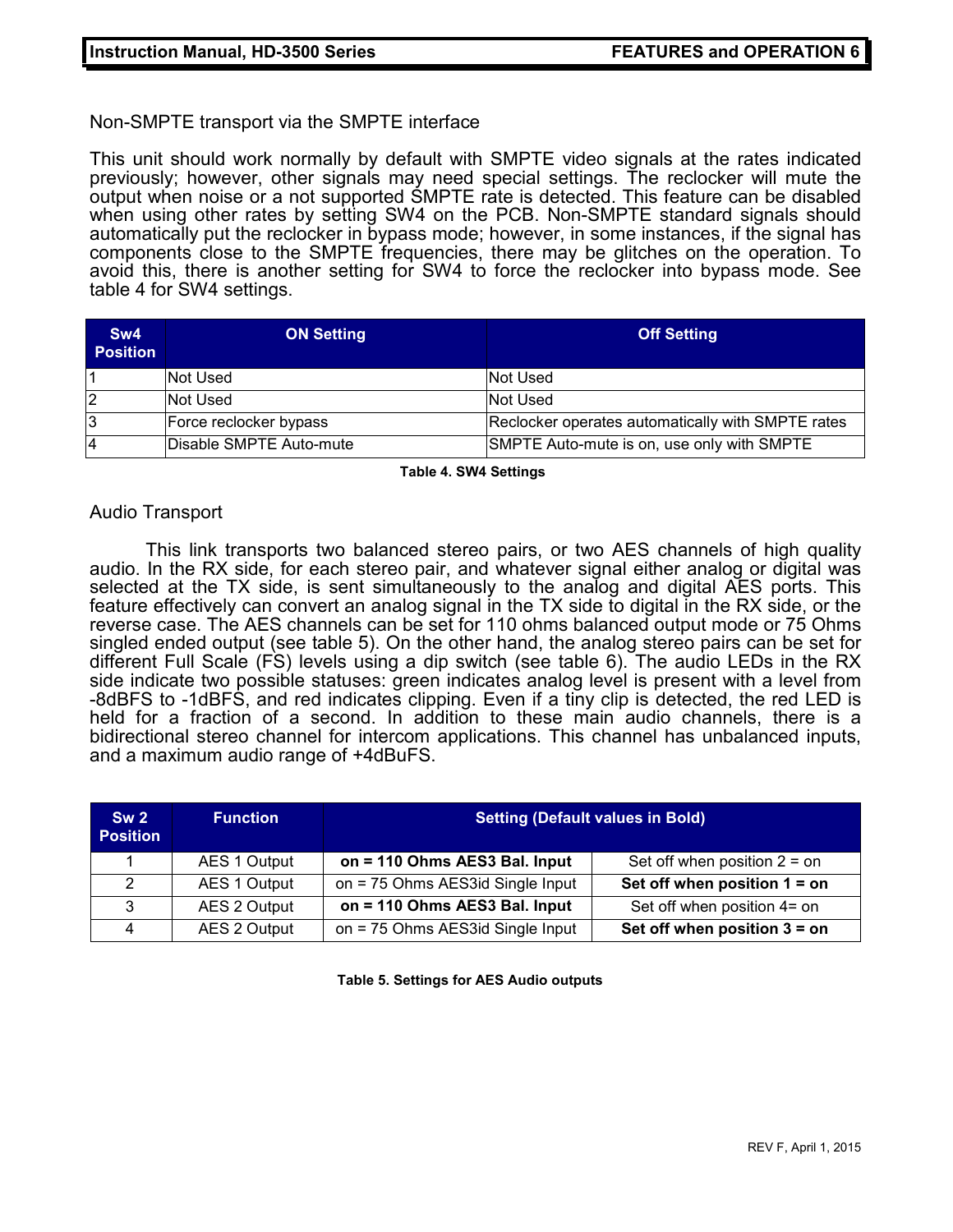| Sw3<br><b>Position</b> | <b>Function</b> | <b>Setting (Default values in Bold)</b>                                               |  |  |
|------------------------|-----------------|---------------------------------------------------------------------------------------|--|--|
| 1-2                    | An. Audio 1 FS  | on-on= 28dBu FS $ $ on-off = 16dBu FS $ $ off-on = 10dBu FS $ $ off-off = 4dBu FS     |  |  |
| $3-4$                  | An. Audio 2 FS  | on-on= 28dBu FS $ $ on-off = 16dBu FS $ $ off-on = 10dBu FS $ $ off-off = 4dBu FS $ $ |  |  |

**Table 6. Settings for Analog Audio Channel 2**

#### Data and GPIO Transport

As introduced earlier, this link includes three bi-directional asynchronous data channels. These channels can be set with RS232 or RS422 levels by setting a switch, see table 7 for the selections in the RX side. These selections are independent from those in the TX side of the link allowing translation between RS-232 and RS-422 devices if needed. As in the TX side, we have the same four GPIO bidirectional channels and, a Tally with a front indicator in the RX side. Read the TX section of this manual for more information on GPIO.

| <b>Sw 1</b><br><b>Position</b> | <b>Function</b> | <b>Setting (Default values in Bold)</b> |               |  |
|--------------------------------|-----------------|-----------------------------------------|---------------|--|
|                                | Data 1 Type     | on=RS232                                | $off = RS422$ |  |
|                                | Data 2 Type     | $on = RS232$                            | $off = RS422$ |  |
| ົ                              | Data 3 Type     | on=RS232                                | $off = RS422$ |  |
|                                | TBD             | $\qquad \qquad \blacksquare$            | ۰             |  |

**Table 7. Settings for Data Types**

#### **POWER REQUIREMENTS**

The HD-3500 Series operates from 110 or 220 VAC with the included wall-mount 12V power supply or other source in a range from 9 to 24 VDC and at least 25W of power. It uses a coaxial type connector (sleeve ground) on the rear panel labeled POWER. If desired, the units can be powered from a battery pack or automotive battery instead of the wall unit.

#### **INSTALLATION**

The installation and start up of the HD-3500 Series does not have special requirements. No special sequence must be followed to connect and start up the unit. RG59 or other 75 Ohms Coax cable must be used for the SDI inputs and outputs, and single mode fiber with the proper connectors must be used for the fiber link. Multimode fiber cannot be used reliably with the HD-3500. The HD-3500 Series come standard as stand-alone units. An optional rack-mounting kit is available to mount up to 3 units in a 1 Rack-unit or 1  $\frac{3}{4}$ " by 19" rack space. The part number is –RMT.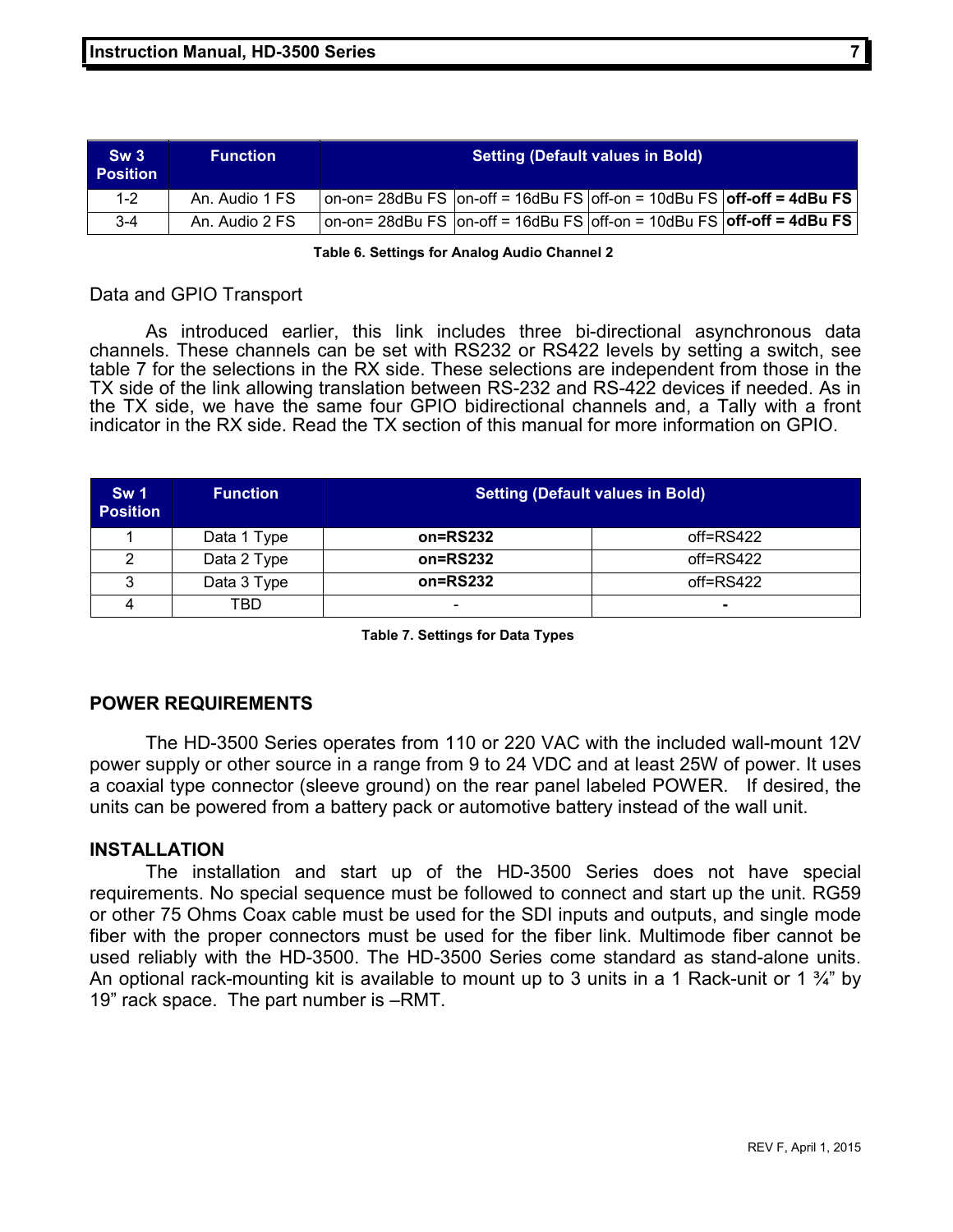## **APPENDIX A. Pin-Out specification**

| <b>DB 44</b>            | <b>TX-3500-FTX</b>           |                    |                                         | <b>HD-3500-FRX</b>           |                        |                              |
|-------------------------|------------------------------|--------------------|-----------------------------------------|------------------------------|------------------------|------------------------------|
| Pin $#$                 | Dir                          | <b>Name</b>        | <b>Description</b>                      | <b>Dir</b>                   | <b>Name</b>            | <b>Description</b>           |
| 1                       | IN                           | $A1L+$             | Analog Audio Ch1 Left In +              | $\circ$                      | $A1L+$                 | Analog Audio Ch1 Left Out +  |
| $\overline{2}$          | IN                           | $A2L -$            | Analog Audio Ch2 Left In -              | $\circ$                      | $A2L -$                | Analog Audio Ch2 Left Out -  |
| 3                       | $\blacksquare$               | $\overline{NC}$    | Not Connected                           | $\overline{\phantom{0}}$     | $\overline{\text{NC}}$ | Not Connected                |
| $\overline{\mathbf{4}}$ | IN                           | ICL_IN             | Intercom Left In                        | IN                           | ICL IN                 | Intercom Left In             |
| 5                       | IN                           | GPI 4              | General Purpose In 4                    | IN                           | GPI 4                  | General Purpose In 4         |
| 6                       | IN                           | DI 3-              | Data In 3 *                             | IN                           | $DI_3$ -               | Data In 3 - *                |
| $\overline{7}$          | IN                           | AES1+              | Digital Audio AES 1 +                   | O                            | AES1+                  | Digital Audio AES 1 +        |
| 8                       | IN                           | $DI$ 3+            | Data In 3 +                             | IN                           | $DI$ 3+                | Data In 3 +                  |
| $\boldsymbol{9}$        | $\circ$                      | <b>ICL OUT</b>     | Intercom Left Out                       | $\circ$                      | <b>ICL OUT</b>         | Intercom Left Out            |
| 10                      | $\circ$                      | ICR OUT            | Intercom Right Out                      | O                            | <b>ICR OUT</b>         | Intercom Right Out           |
| 11                      | $\overline{O}$               | $GPO_1$            | General Purpose Out 1                   | $\overline{0}$               | $GPO_1$                | General Purpose Out 1        |
| 12                      | $\qquad \qquad \blacksquare$ | <b>NC</b>          | Not Connected                           | $\blacksquare$               | $\overline{\text{NC}}$ | Not Connected                |
| 13                      | $\circ$                      | $DO_2$ -           | Data Out 2 - *                          | $\circ$                      | $DO_2$ -               | Data Out 2 - *               |
| 14                      | IN                           | $DI$ 2+            | Data In 2 +                             | IN                           | $DI$ 2+                | Data In 2 +                  |
| 15                      | IN                           | DI 1+              | Data In 1 +                             | IN                           | $DI_1+$                | Data In 1 +                  |
| 16                      | IN                           | $A1L-$             | Analog Audio Ch1 Left In -              | $\circ$                      | $A1L-$                 | Analog Audio Ch1 Left Out -  |
| 17                      | IN                           | A <sub>1R+</sub>   | Analog Audio Ch1 Right In +             | O                            | A <sub>1R+</sub>       | Analog Audio Ch1 Right Out + |
| 18                      | IN                           | $A2L+$             | Analog Audio Ch2 Left In +              | O                            | $A2L+$                 | Analog Audio Ch2 Left Out +  |
| 19                      | $\blacksquare$               | <b>NC</b>          | Not Connected                           | $\blacksquare$               | <b>NC</b>              | Not Connected                |
| 20                      | IN                           | $GPI$ 3            | General Purpose In 3                    | IN                           | GPI 3                  | General Purpose In 3         |
| 21                      | IN                           | GPI <sub>1</sub>   | General Purpose In 1                    | IN                           | GPI <sub>1</sub>       | General Purpose In 1         |
| 22                      | IN                           | AES1-              | Digital Audio AES 1 -                   | O                            | AES1-                  | Digital Audio AES 1 -        |
| 23                      | $\blacksquare$               | <b>GND</b>         | Ground                                  | $\qquad \qquad \blacksquare$ | <b>GND</b>             | Ground                       |
| 24                      | $\blacksquare$               | <b>GND</b>         | Ground                                  | $\overline{\phantom{a}}$     | <b>GND</b>             | Ground                       |
| 25                      | $\overline{\phantom{0}}$     | <b>GND</b>         | Ground                                  | $\overline{\phantom{0}}$     | <b>GND</b>             | Ground                       |
| $\overline{26}$         | $\circ$                      | GPO <sub>2</sub>   | <b>General Purpose Out 2</b>            | O                            | GPO <sub>2</sub>       | <b>General Purpose Out 2</b> |
| 27                      | IN                           | <b>TALLY IN</b>    | <b>Tally Input</b>                      | IN                           | <b>TALLY IN</b>        | <b>Tally Input</b>           |
| 28                      | $\circ$                      | DO 2+              | Data Out 2 +                            | $\circ$                      | DO 2+                  | Data Out 2 +                 |
| 29                      | $\circ$                      | DO 1-              | Data Out 1 - *                          | $\overline{O}$               | $DO$ 1-                | Data Out 1- *                |
| 30                      | IN                           | DI 1-              | Data In 1 - *                           | IN                           | $DI_1$ -               | Data In $1 - \frac{1}{x}$    |
| 31                      | IN                           | A <sub>1R</sub>    | Analog Audio Ch1 Right In -             | O                            | A <sub>1R</sub> -      | Analog Audio Ch1 Right Out - |
| 32                      | IN                           | A <sub>2R</sub>    | Analog Audio Ch2 Right In -             | O                            | A <sub>2R</sub> -      | Analog Audio Ch2 Right Out - |
| 33                      | IN                           | A <sub>2R+</sub>   | Analog Audio Ch <sub>2</sub> Right In + | O                            | A <sub>2R</sub> +      | Analog Audio Ch2 Right Out + |
| 34                      | ${\sf IN}$                   | ICR_IN             | Intercom Right In                       | IN                           | ICR_IN                 | Intercom Right In            |
| 35                      | ${\sf IN}$                   | $GPL$ <sub>2</sub> | General Purpose In 2                    | $\sf IN$                     | GPI <sub>2</sub>       | General Purpose In 2         |
| 36                      | ${\sf IN}$                   | AES2-              | Digital Audio AES 2 -                   | O                            | AES2-                  | Digital Audio AES 2 -        |
| 37                      | IN                           | $AES2+$            | Digital Audio AES 2 +                   | O                            | AES2+                  | Digital Audio AES 2 +        |
| 38                      | $\circ$                      | DO 3-              | Data Out 3 - *                          | O                            | DO 3-                  | Data Out 3- *                |
| 39                      | O                            | $DO_3+$            | Data Out 3 +                            | O                            | $DO_3+$                | Data Out 3+                  |
| 40                      | O                            | GPO 4              | <b>General Purpose Out 4</b>            | O                            | GPO 4                  | General Purpose Out 4        |
| 41                      | $\circ$                      | $GPO_3$            | General Purpose Out 3                   | O                            | $GPO_3$                | General Purpose Out 3        |
| 42                      | $\circ$                      | TALLY OUT          | <b>Tally Output</b>                     | O                            | TALLY OUT              | Tally Output                 |
| 43                      | O                            | DO 1+              | Data Out 1 +                            | O                            | DO 1+                  | Data Out 1+                  |
| 44                      | ${\sf IN}$                   | DI 2-              | Data In 2 - *                           | ${\sf IN}$                   | DI 2-                  | Data In 2 - *                |

\* Use always DO- / DI– (negative) for RS232 wiring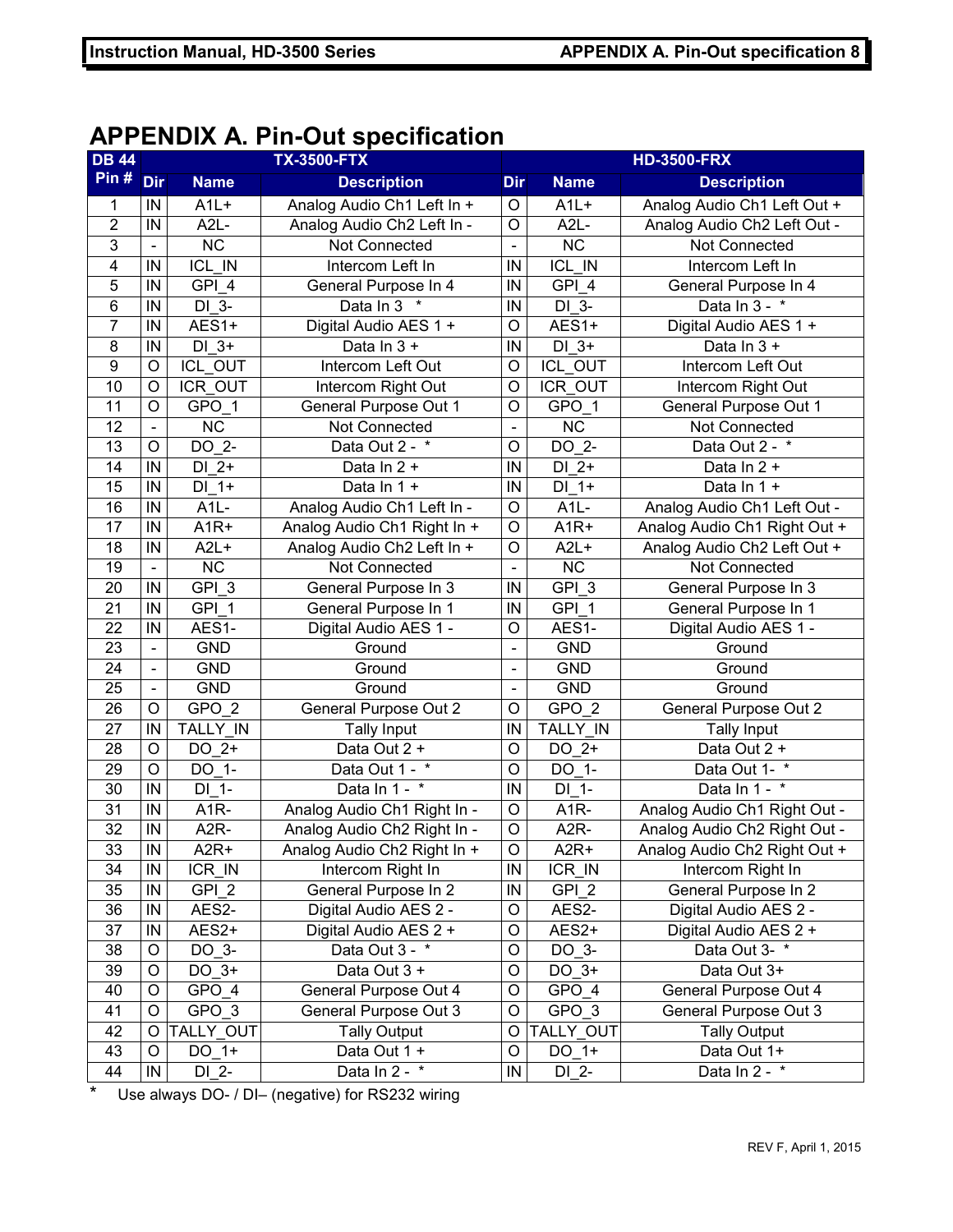# **APPENDIX B. Block Diagrams**

**HD-3500 TX** 

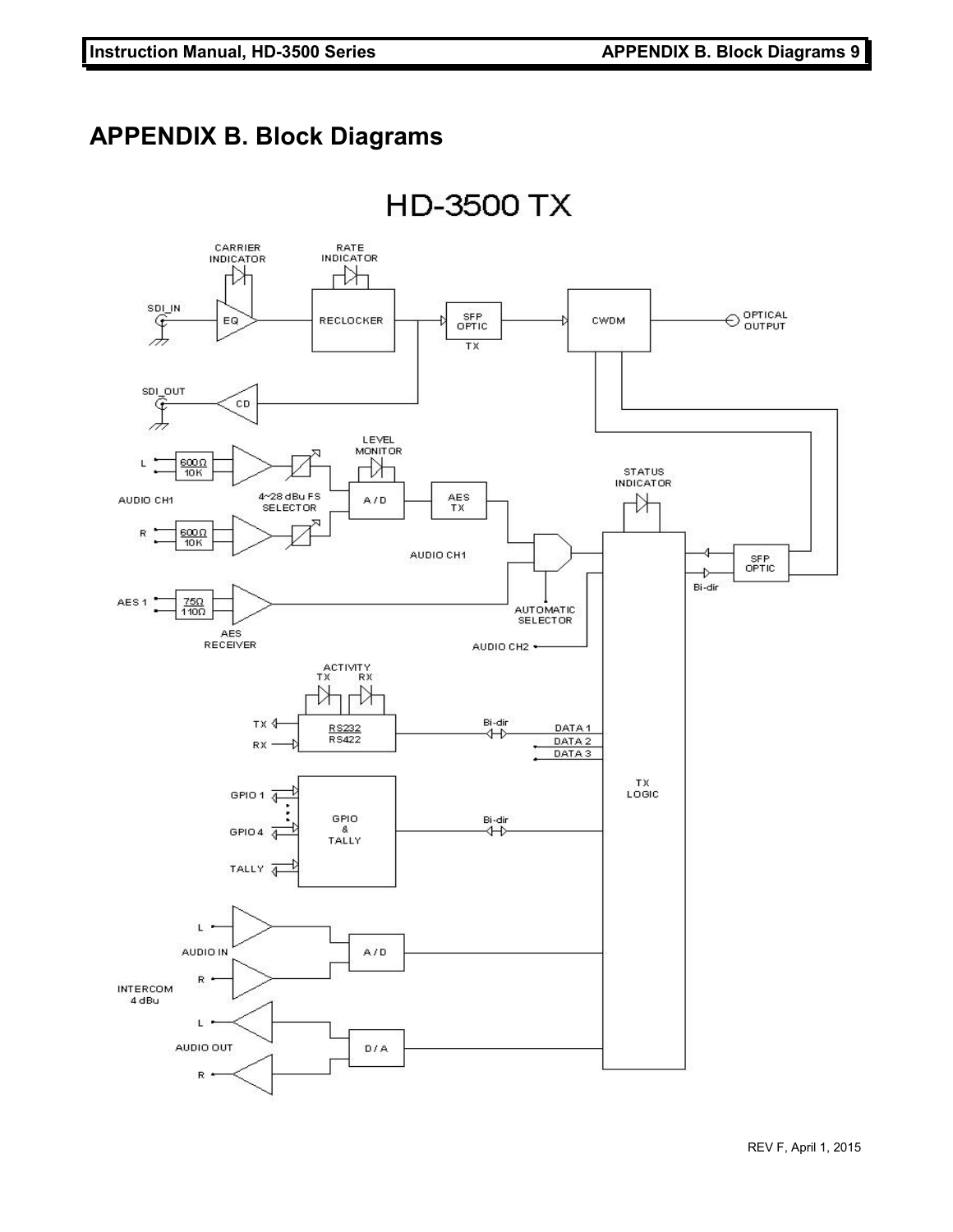

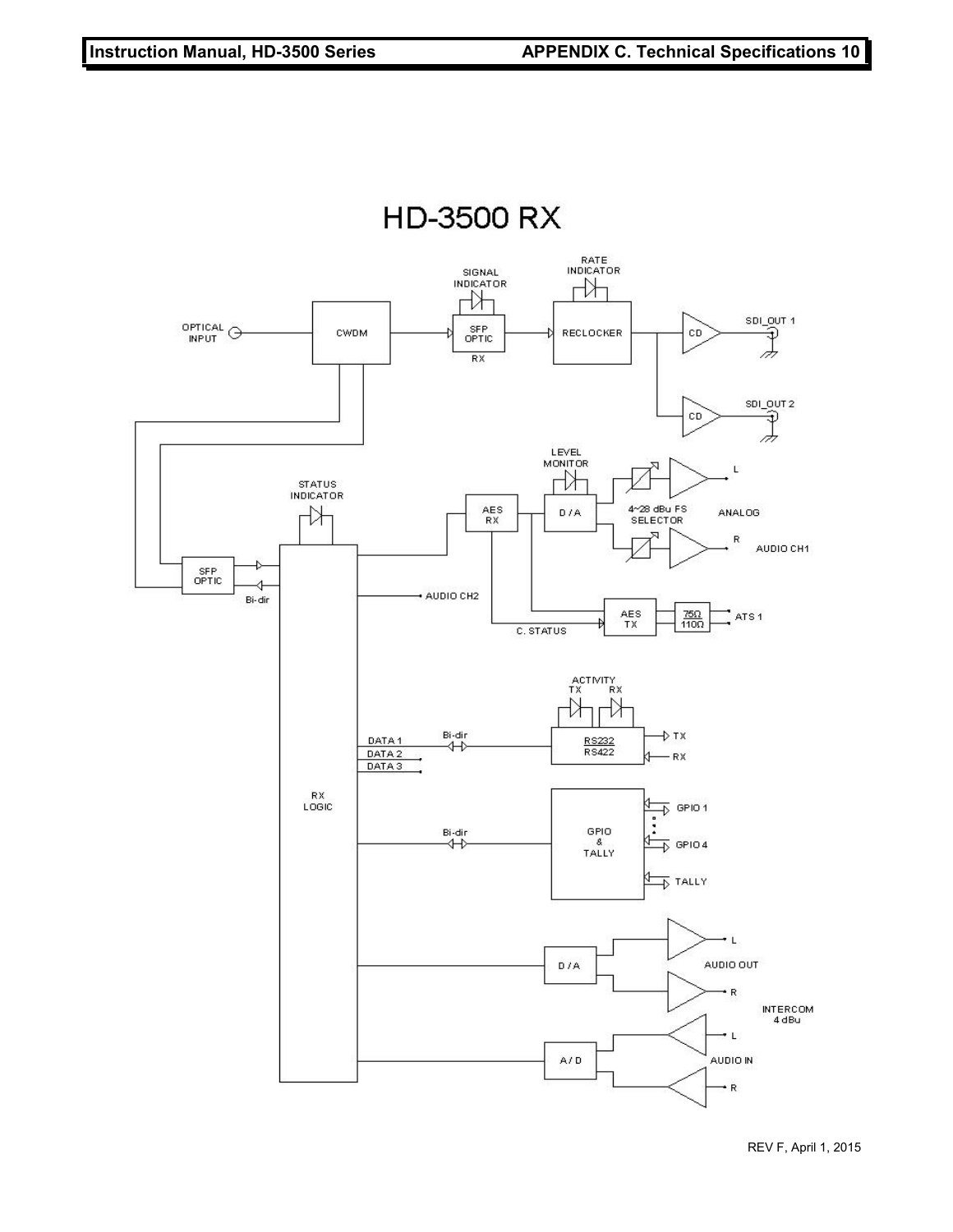# **APPENDIX C. Technical Specifications**

## **General**

| SMPTE 292M     |
|----------------|
| SMPTE 425M     |
| SMPTE 297M     |
| <b>DVB/ASI</b> |
| AES3 / AES3id  |
| RS232/RS422    |

#### **Transmitter (-FTX) SDI/HDSDI Transport:**

| >10dB up to 3 GHz |
|-------------------|
|                   |
|                   |
|                   |
|                   |

#### **Audio:**

#### **Data:**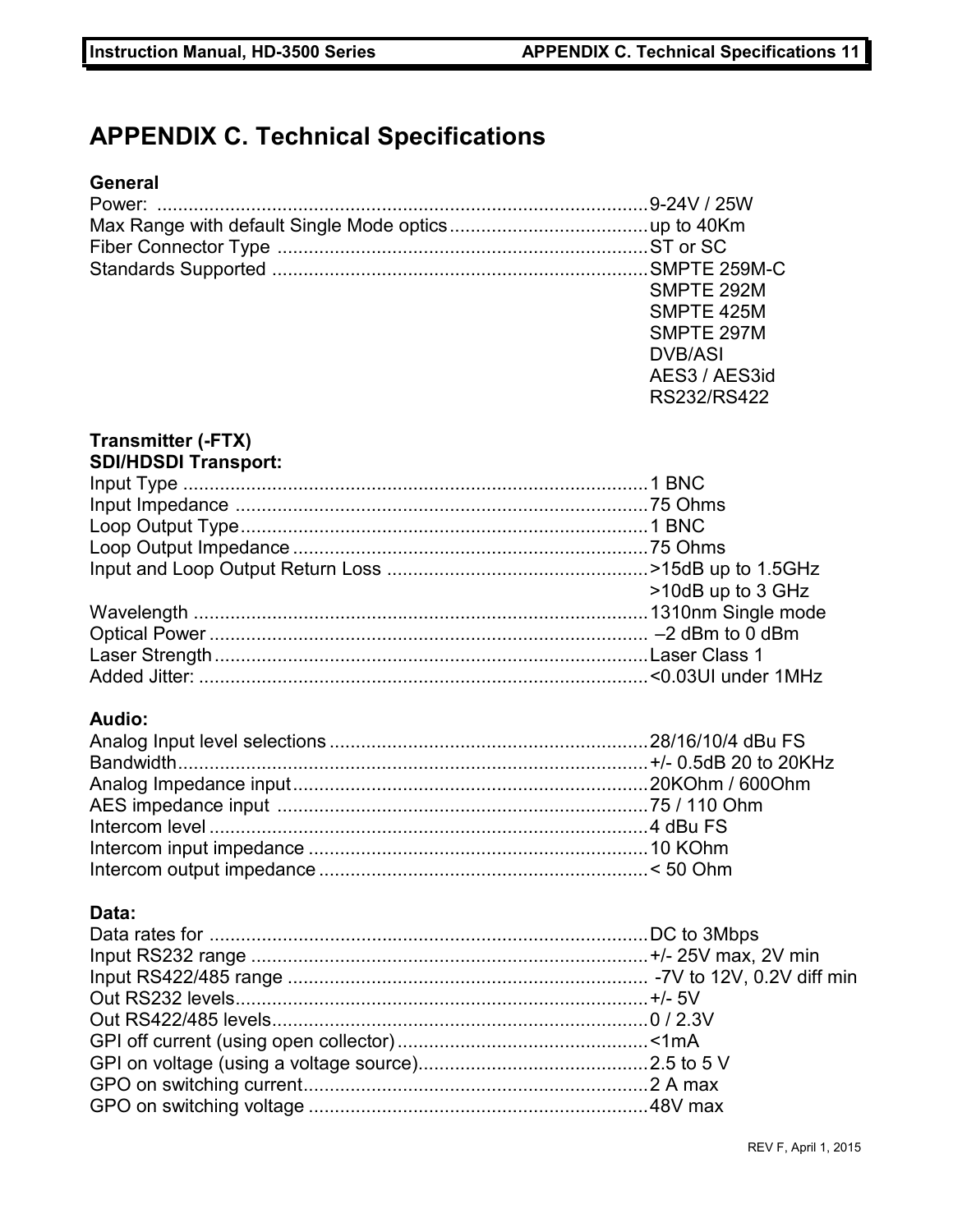# **Receiver (-FRX)**

| <b>SDI/HDSDI Transport:</b> |                   |
|-----------------------------|-------------------|
|                             |                   |
|                             |                   |
|                             |                   |
|                             |                   |
|                             |                   |
|                             | >10dB up to 3 GHz |
|                             |                   |
| Audio:                      |                   |
|                             |                   |
|                             |                   |
|                             |                   |
|                             |                   |
|                             |                   |

#### **Data:**

Specifications are subject to change without notice.